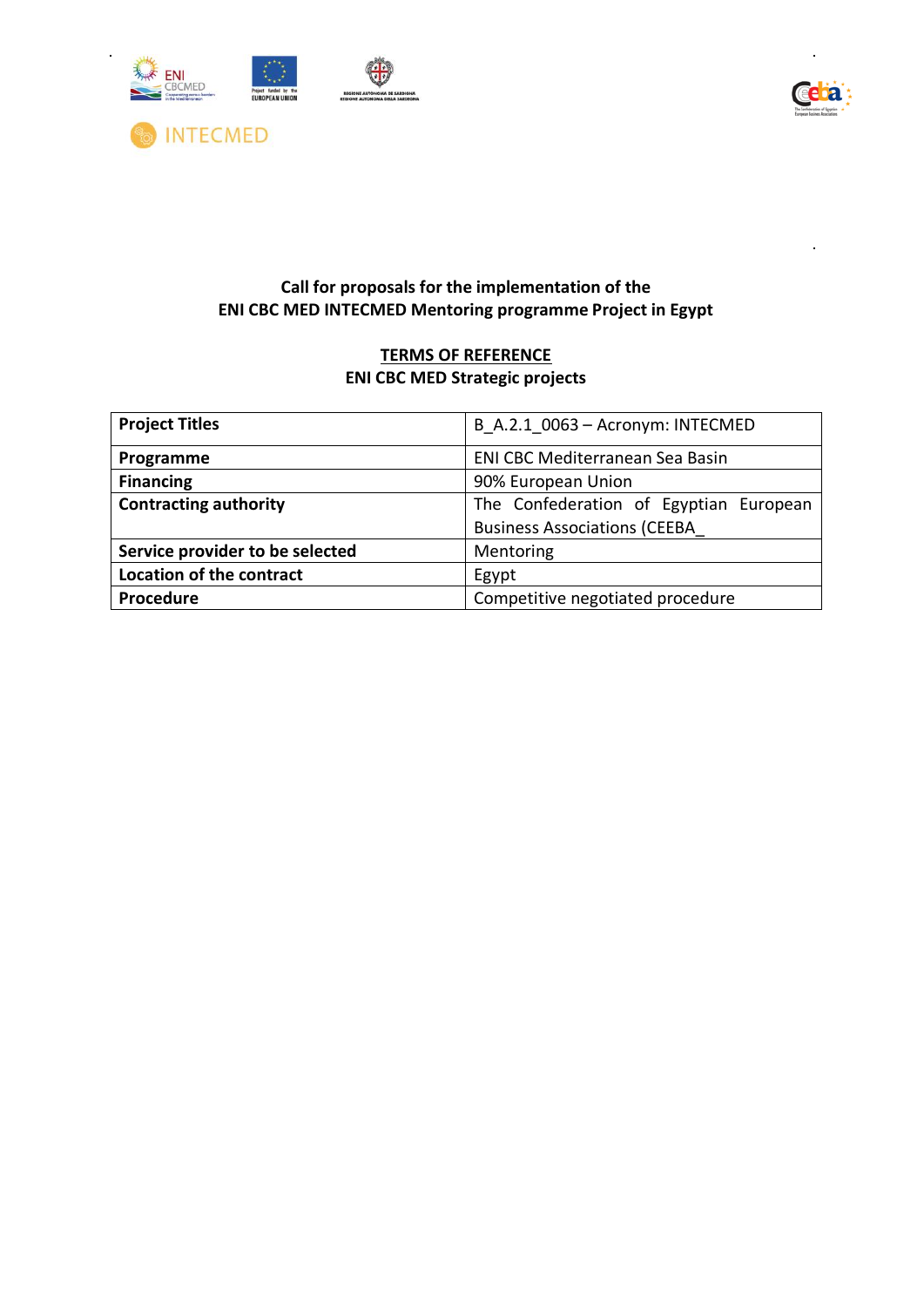



## **1. INTRODUCTION**

INTECMED "*Incubators for innovation and technology transfer in the Mediterranean*" is a project funded by the European Union under the ENI CBC MED program. INTECMED is part of the field of support for education, research, technological development and innovation (Promotion of the Economy and Social Development). It is a collaborative project between Greece, Spain, Egypt and Tunisia, with the aim of promoting innovation, transferring knowledge and linking the research to industry in the Mediterranean region. INTECMED will accelerate the deployment of an integrated innovation ecosystem to support technology transfer and the release to market of the results of the research in these countries of the Mediterranean zone. The project will use a methodology that will be implemented through the creation of regional alliances, innovation spaces, mentoring programs and actions networking , where investors and innovators have the opportunity to exchange their ideas and collaborate on real business cases. Please check out the website: https://enicbcmed.eu/projects/intecmed

Intecmed's mentoring program is one of the tools to support the implementation of actions to support researchers ' entrepreneurship, developing a shared vision on how to support the creation of new businesses by bridging the gap between academic knowledge and business development Through mentoring and development of competences and skills in business planning and entrepreneurship, the commercialization of research results of 48 entrepreneurs and researchers in the 4 will be promoted countries participating in the project (12 business ideas per country).

The 12 business ideas selected in Egypt in the frame of the INTECMED projetct will participate in a mentoring program, focused on strengthening the entrepreneurial skills and competencies that are necessary to define/refine a valid business idea and transform it into a successful business.

The INTECMEDmentoring program will provide a set of business tools aimed at supporting and advising participants over a period of 6 months, as well as as the opportunity to access the funding offered for the 3 best initiatives at the end of the program in each country.

## **2. OBJECT OF THE CONTRACT**

One of the key deliverables of INTECMED is the implementation of the mentoring program for the entrepreneurs participating in the project. In order to ensure the proper implementation of the program and preparation of the business plans, the purpose of the tendered contract is technical assistance for selected 12 start-ups, provision of services and the coordination, management and monitoring of the mentoring program for 12 participants that will take place in Alexandria for the period of 6 months, between July and December 2022.

The tentative schedule of the actions described is as follows (subject to possible changes on project level):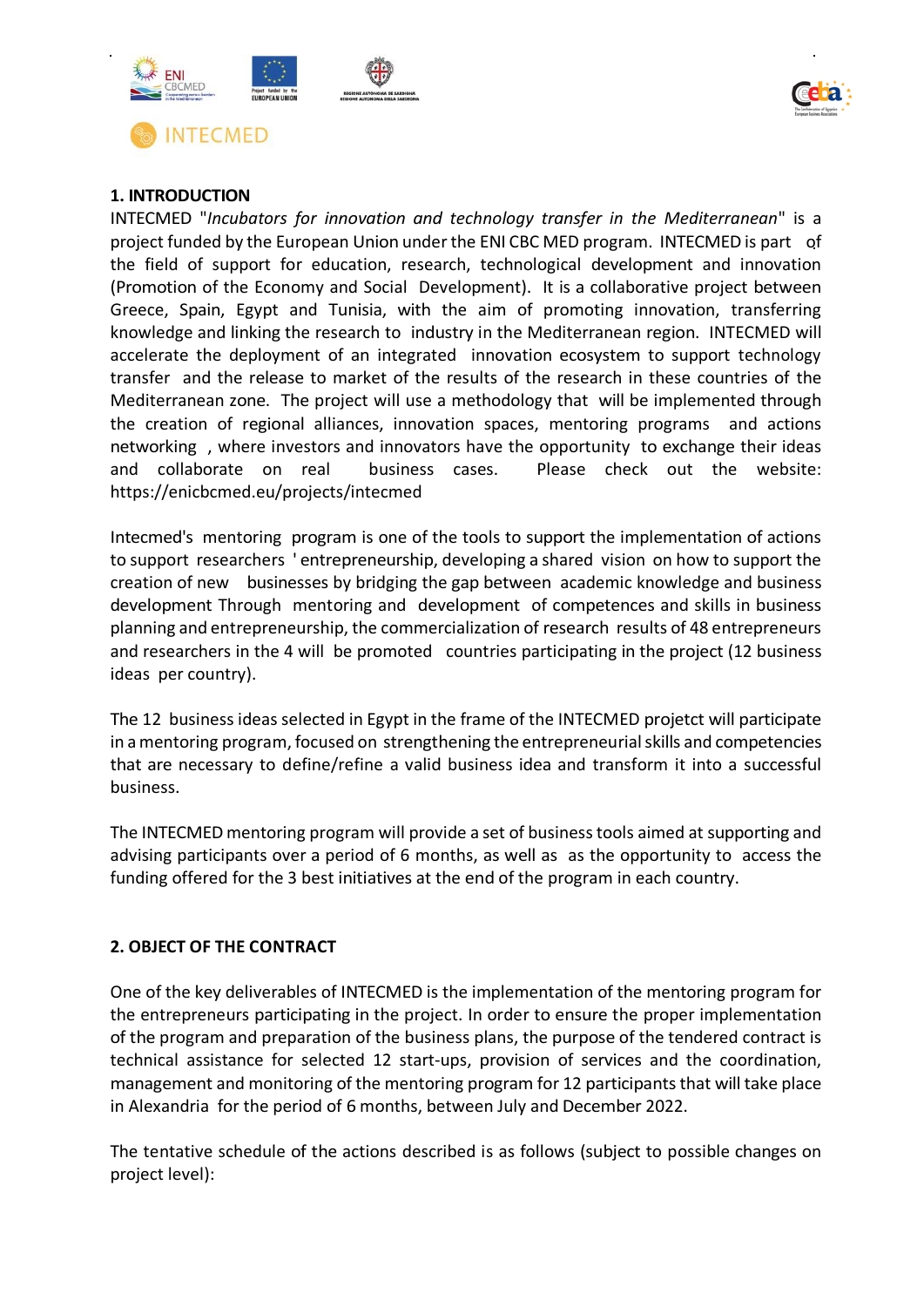



# **NTECMED**

| <b>DECEMBER 2021-</b><br><b>MAY 2022</b> | $IULY 2022 -$<br><b>DECEMBER 2022</b> | <b>DECEMBER 2022</b>  | <b>JANUARY 2022-</b><br><b>JUNE 2023</b> |
|------------------------------------------|---------------------------------------|-----------------------|------------------------------------------|
| <b>SELECTION OF 12</b>                   | <b>IMPLEMENTATION</b>                 | <b>SELECTION OF 3</b> | <b>EXECUTION OF</b>                      |
| <b>PROJECTS</b>                          | <b>OF THE PROGRAM</b>                 | <b>PROJECTS</b>       | <b>ACTIVITIES</b>                        |
| <b>INNOVATIVE</b>                        | <b>MENTORING</b>                      | <b>FEATURED</b>       | <b>FINANCED</b>                          |
|                                          |                                       |                       |                                          |

This general objective of the tendered contract is the implementation of the following services:

- Coordination of the mentoring programme including monitoring of the results obtained by the mentored projects
- Individual tutoring of the 12 selected programme participants
- Program of joint training actions in 4 key areas of specialization: business and finance, sales, product development and legal aspects.
- Specialized advisory program adapted to the needs and maturity of each project.

## **3. JOB DESCRIPTION**

The successful bidder must carry out the necessary tasks to ensure the proper functioning and implementation of the mentoring program providing the following services:

## **SERVICE 1: INDIVIDUAL TUTORING AND MONITORING, AND COORDINATION OF THE PROGRAM.**

Service Number 1 refers to the contractor appointing one or two tutors responsible for the tutoring of the 12 participants in the program individually, providing:

**Support and guidance** throughout the acceleration process, reporting the individual objectives and achievements obtained by each project after the mentoring program

**Coordination, management and monitoring** of the mentoring program as a whole. The tutor (s) will be the reference for the participants in the INTECMED mentoring program for the implementation of their business plans. The tutor(s) will accompany the leaders of the projects in a continuous and personalized way, determining their needs, their objectives, the achievements obtained and the achievement of KPIs, adapting the necessary training according to each project to establish a solid business plan.

This professional will perform the following functions:

• Monitoring of the mentoring program as a whole in coordination with the Confederation of Egyptian European Business Associations (CEEBA) in order to comply with the objective and general philosophy of the project, the established planning and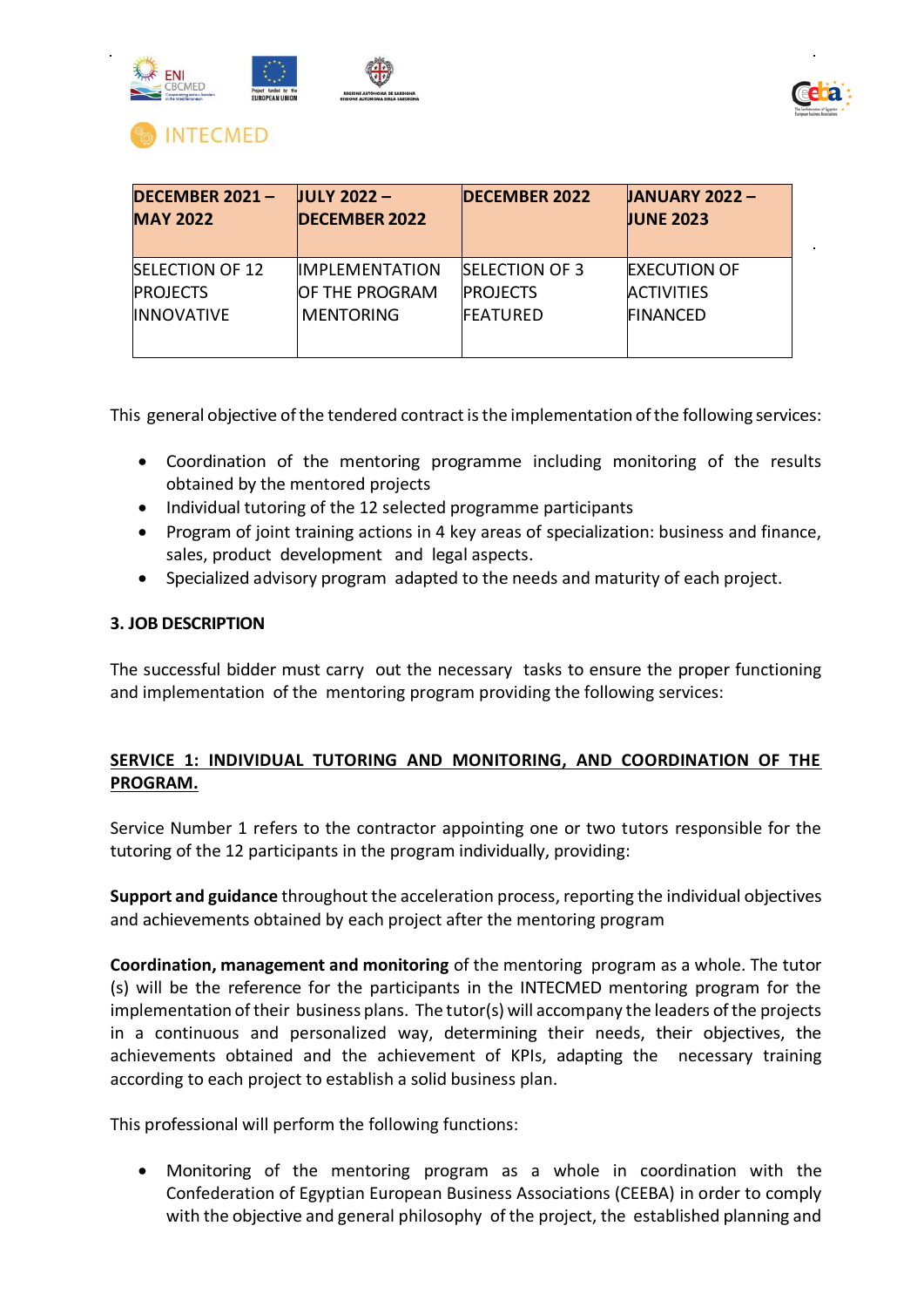



expected results.

**INTECMED** 

- Adjustment and coordination of all actions and activities of the program, including the coordination of expert mentors and trainers for the provision of their corresponding services or actions, planned individually for each project.
- Tutoring and continuous direct contact with the 12 participants in the program.
- Monitoring of the evolution of the progress of the projects as a result of the activities integrated in the mentoring program

The requirements of the role of the proposed mentor(s) by the successful bidder during the mentoring implements, among others, the following points in regards to the coordination of the mentoring program:

- Main point of communication and contact for participants of the program.
- Definition and supervision of the contents to be offered during the training sessions of service
- Coordination and supervision of training actions, ensuring the coherence of the subjects taught and the different activities.
- Coordination of the pool of mentors for the training of participants.
- Monitoring of resources, including counseling hours assigned to each project/initiative (service 3).
- Corrective actions in the training itinerary or in the objectives themselves if it were necessary.
- Management of the pool of mentoring hours of the participants, at the level of content (appropriate themes, coherence with objectives, etc.) and operational (management of the agenda of meetings with mentors, accounting of hours, etc.)
- Make available communication channels and tools to answer questions and participant issues (email, phone, Microsoft Teams, Slack, etc.)
- Transfer doubts and questions from the participants to the expert mentors specific if necessary after filtering and classification.
- Budget management of all actions to be developed during the program
- Management and final review of documents, deliverables and reports.
- Design, promotion, participation and support in communication and networking actions related to the project that are carried out in the space and in online format at the level national and international: welcome and closing events, netwoking events between incubated projects, pitch

On the level of each project:

- Initial Evaluation of participants, identifying challenges and needs
- Establish specific and individual objectives for each initiative
- Implementation of an action plan and continuous evaluation process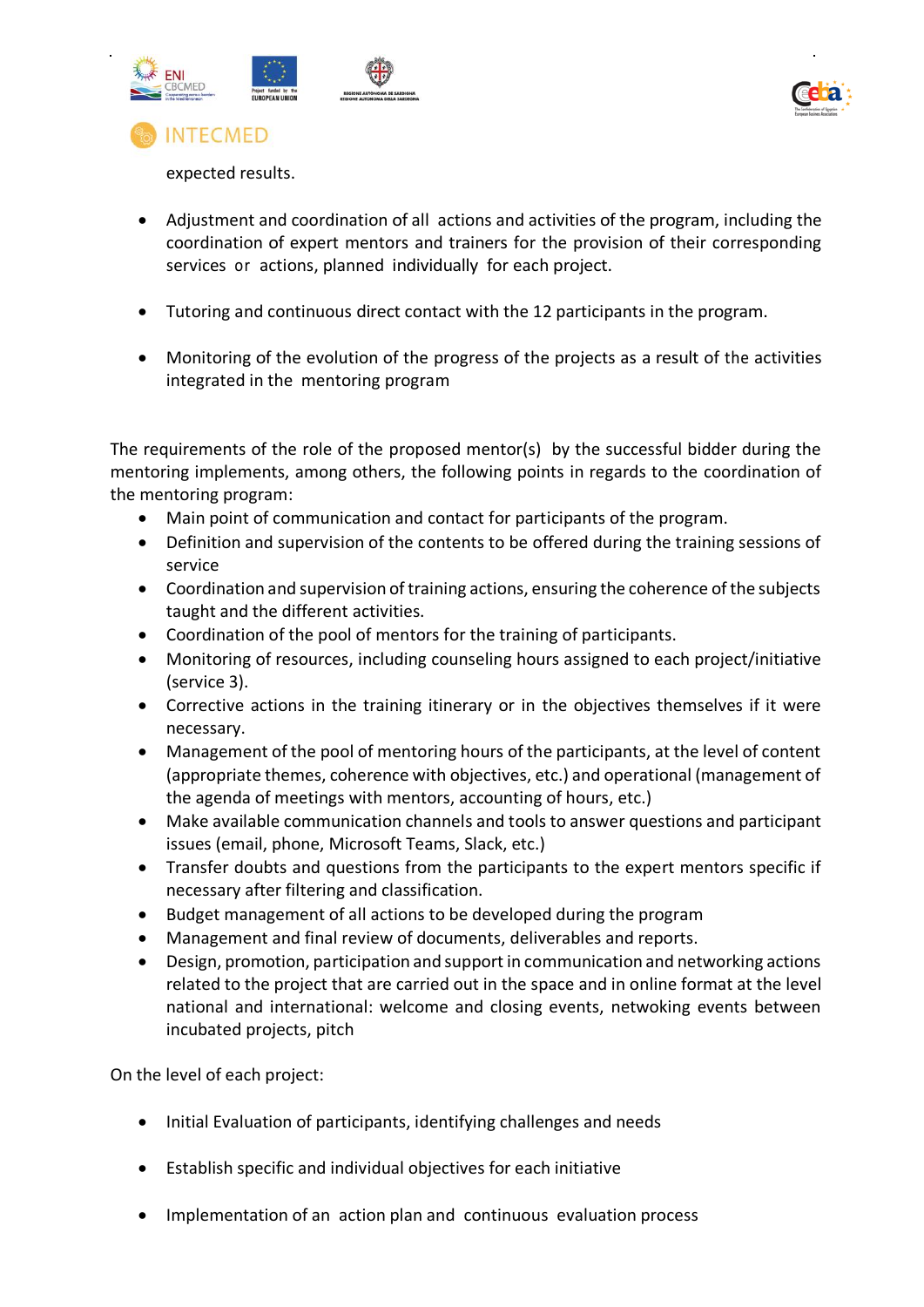



- Support in the elaboration of the business plan and preparation of the project leaders
- Support in the elaboration of the deliverables to be prepared by the participants throughout the mentoring program, with special emphasis on the final business plan.
- attend extra tutoring sessions on request of the participant
- Periodic update of the objectives and suggestion of actions for their fulfillment
- Monitoring of the overall quality of the actions and the KPIs to be complied with.
- Evaluation of performance, participation in the program and good use of resources.
- Preparation of biweekly reports of the evolution of each project, which may coincide with more elaborate deliverables foreseen in the detailed planning below
- Participation in the final evaluation of the resulting business plans and selection of winning initiatives
- Preparation of a final report

Within the individualized tutorials per project, the tutor will develop, at least, **7 sessions per project** (face-to-face or online) of about **2 hours of duration** following the following proposed itinerary:

**Session 1: Initial evaluation:** Initial meeting for the analysis and initial evaluation and diagnosis of the degree of maturity of each initiative, identification of the main needs and the establishment of the individual objectives of the participants throughout the programme and definition of the preliminary action plan to be carried out within the framework of the same. The presentation of the mentors and the working documents will be carried out, as well as the methodology to support the implementation of the business plans.

**Associated deliverable:** action plan and milestones per project.

**Session 2: Continuous evaluation**: Monthly monitoring and follow-up meeting (continuous evaluation), according to intermediate milestones and always focusing on the final objectives, valuing the points of blocking and analyzing the solutions to solve them. The implementation of the action plan will be validated, the need for possible rectifications to it and the next steps to be undertaken in the short term will be established.

**Associated deliverable:** progress report and upcoming actions.

**Session 3: Coaching:** support in the elaboration and supervision of the first deliverables to be carried out by the incubated projects: the definition of the business model and the presentation of the *Business Model Canvas*.

**Associated deliverable:** Business Model Canvas per project.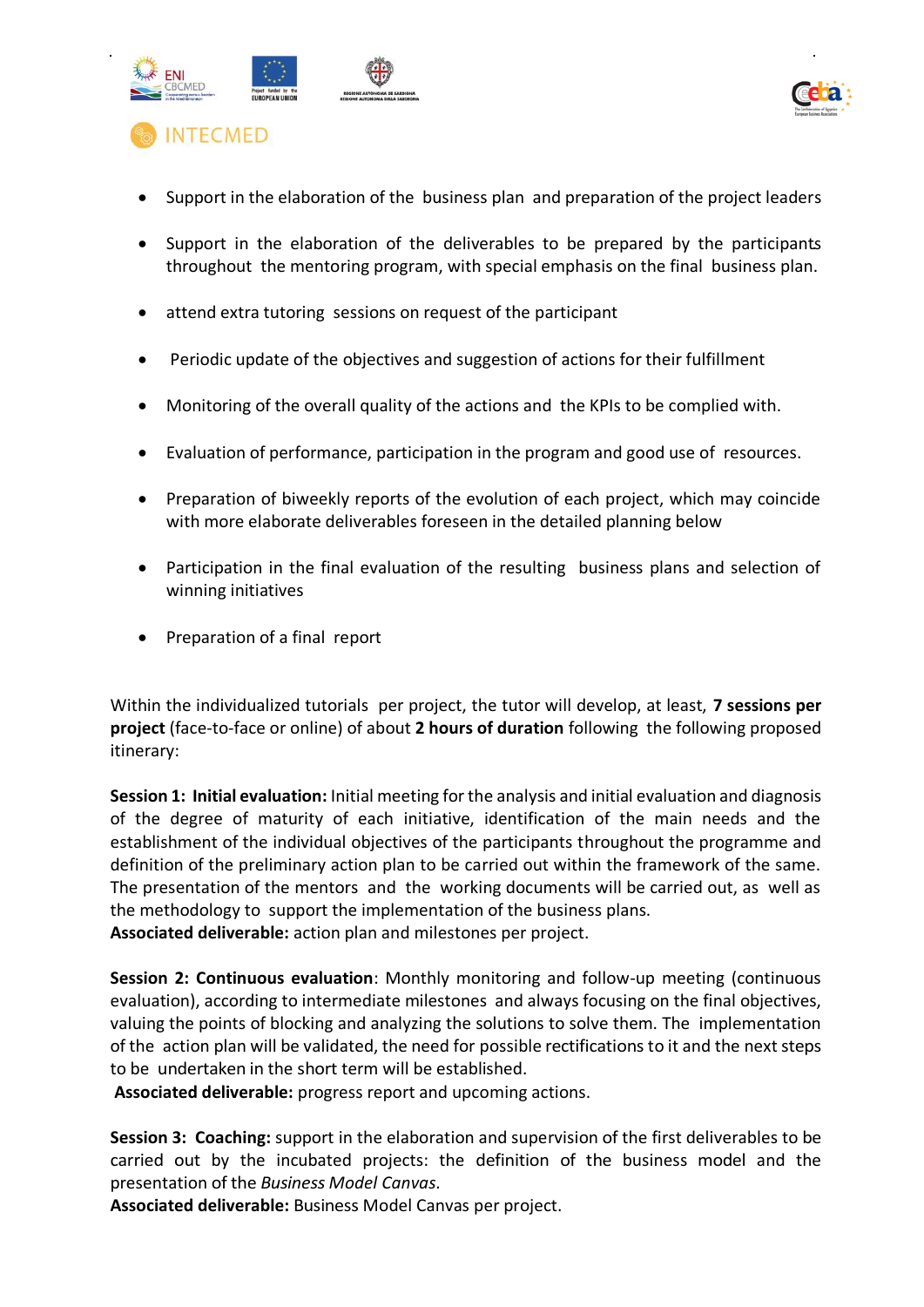



**Session 4: Continuous evaluation:** Monthly monitoring and follow-up meeting (continuous evaluation), according to intermediate milestones and always focusing on the final objectives, valuing the points of blocking and analyzing the solutions to solve them. The implementation of the action plan will be validated, the need for possible rectifications to it will be identified and the next steps to be undertaken in the short term.

**Associated deliverable**: progress report and upcoming actions.

**Session 5: Coaching**: Includes mentoring and support in the development and supervision of program deliverables such as the study and validation of the technological offer and market analysis of the project, the value proposition and the preparation of investment documents (one pager).

**Associated deliverable**: elaboration of the value proposition and one pager.

**Session 6: Continuous evaluation:** Monthly monitoring and follow-up meeting (continuous evaluation), according to intermediate milestones and always focusing on the final objectives, valuing the points of blocking and analyzing the solutions to solve them. The implementation of the action plan will be validated, the need for possible rectifications to it will be identified and the next steps to be undertaken in the short term.

**Associated deliverable**: progress report and upcoming actions.

**Session 7: Coaching:** mentoring and support in the elaboration and supervision of the final version of the business plan of the entrepreneurship, including the financial plan of the same and the preparation of investment documents for use in the presentation of the initiative in different forums (*pitch deck*). This final version of the action plan will be the document with which the projects will compete for the prizes.

**Associated deliverable**: final version of the business plan and *pitch deck*.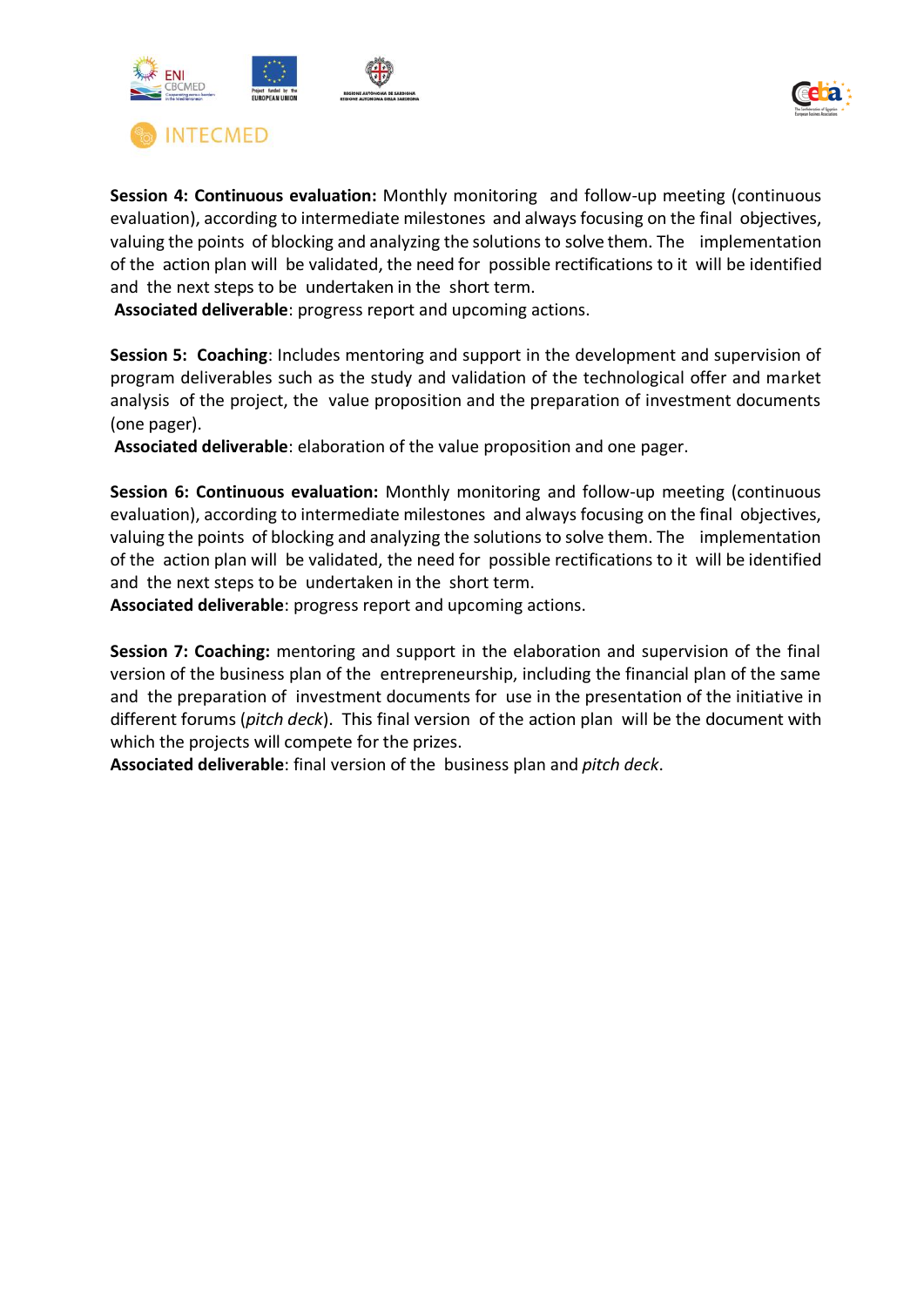



Proposed itenary of tutoting sessions

After each session, the tutor(s) will fill out a brief report or minutes that will include, among others, the following aspects:

- Fulfillment of the objectives and milestones marked in the period.
- Results obtained according to the action plan.
- Next steps and updating the action plan and milestones, if necessary.
- Summary of the action at the level of monitoring of the program (attendance control, additional tutoring sessions requested, update of the schedule of hours, participation in communication and networking actions, etc.).

Between each report or minutes associated with a session of those described above, the preparation of the biweekly monitoring reports described in the requirements section of the tutor.

## **Tutor Responsibility Deliverables:**

For each initiative, in collaboration with each project team

- Initial action plan and milestones to achieve Business Model Canvas
- Value proposition and one Final version of the business plan and pitch deck
- Progress reports on each initiative, following follow-up sessions
- Fortnightly reports on participation and evolution of projects
- Final report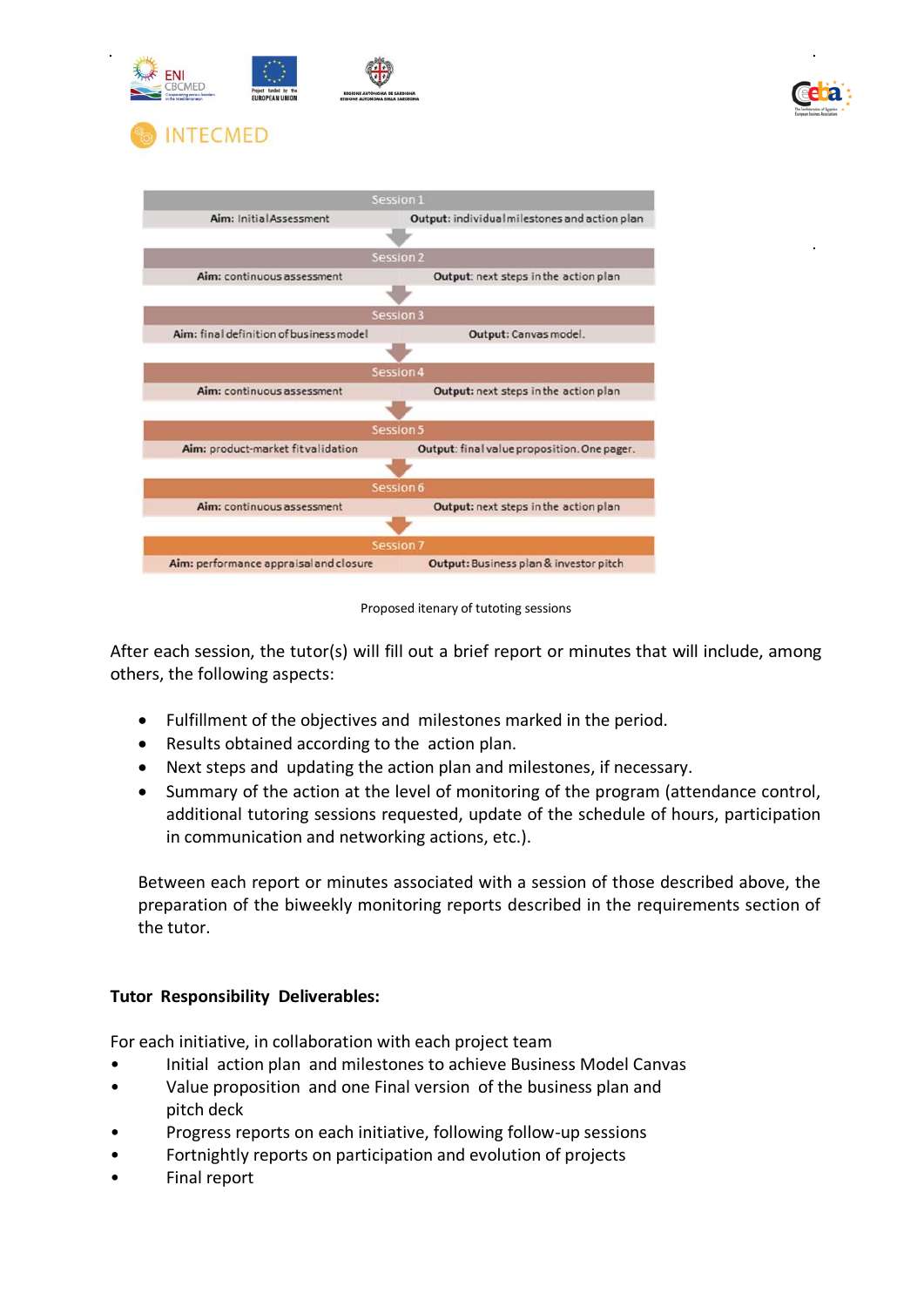



# **INTECMED**

**The model documents and reports to be implemented in the mentoring program will be prepared by the tutor for approval by the CEEBA team.**

## **Suggested** profile **of the Tutor:**

- Senior profile with a university degree related to the areas to which this assignment refers. Significant professional experience closely related to the expectations and scope of the jobs described.
- Perfect command of the English and Arabic language.
- A minimum of 5 years of professional experience in supporting entrepreneurs or in business coaching are required, in particular for promoters of innovative projects, valuing more extensive experiences.
- Additionally, the tutor(s) must have geographical availability for the development of activities in face-to-face format in the incubation space, located in Alexandria, with flexibility to adapt to work sessions in virtual format.
- Previous experience in project management and entrepreneurship programs (acceleration processes, business development, technology transfer) will be valued. , etc.).
- Experience/training in specific tools for the definition of business models, value proposition and business plans, good computer knowledge and skills analytics.
- Good knowledge of the process of evaluating the results of the research. The curriculum vitae of the candidate has to be provided.

## **Proposal to be submitted** :

- 1. Curriculum Vitae of the candidate
- 2. Methodology proposed for the execution of the works described, including:
- a)Programme management and coordination
- b)Tutoring plan, contents and tools for its correct management
- c)Proposal to revitalize the space (*networking* events, communication actions, etc.).

d)Methodology designed for the construction of the business plan, including minimum contents that will be developed.

## **SERVICE 2: PROGRAM OF JOINT TRAINING ACTIONS IN 4 KEY AREAS OF SPECIALIZATION: BUSINESS AND FINANCE, SALES, PRODUCT DEVELOPMENT AND LEGAL ASPECTS.**

The INTECMED mentoring program is based on 4 main pillars (business and finance, product, sales and legal support) that make up the main blocks of the itinerary training and that respond to the main barriers to the commercialization of technological products and services. One of the objectives of the program is to train the 12 teams of the selected projects in these areas to implement their business plans.

The preliminary training itinerary to be designed and taught by the experts includes in the following modules (minimum content on which the training proposal of the tenders received):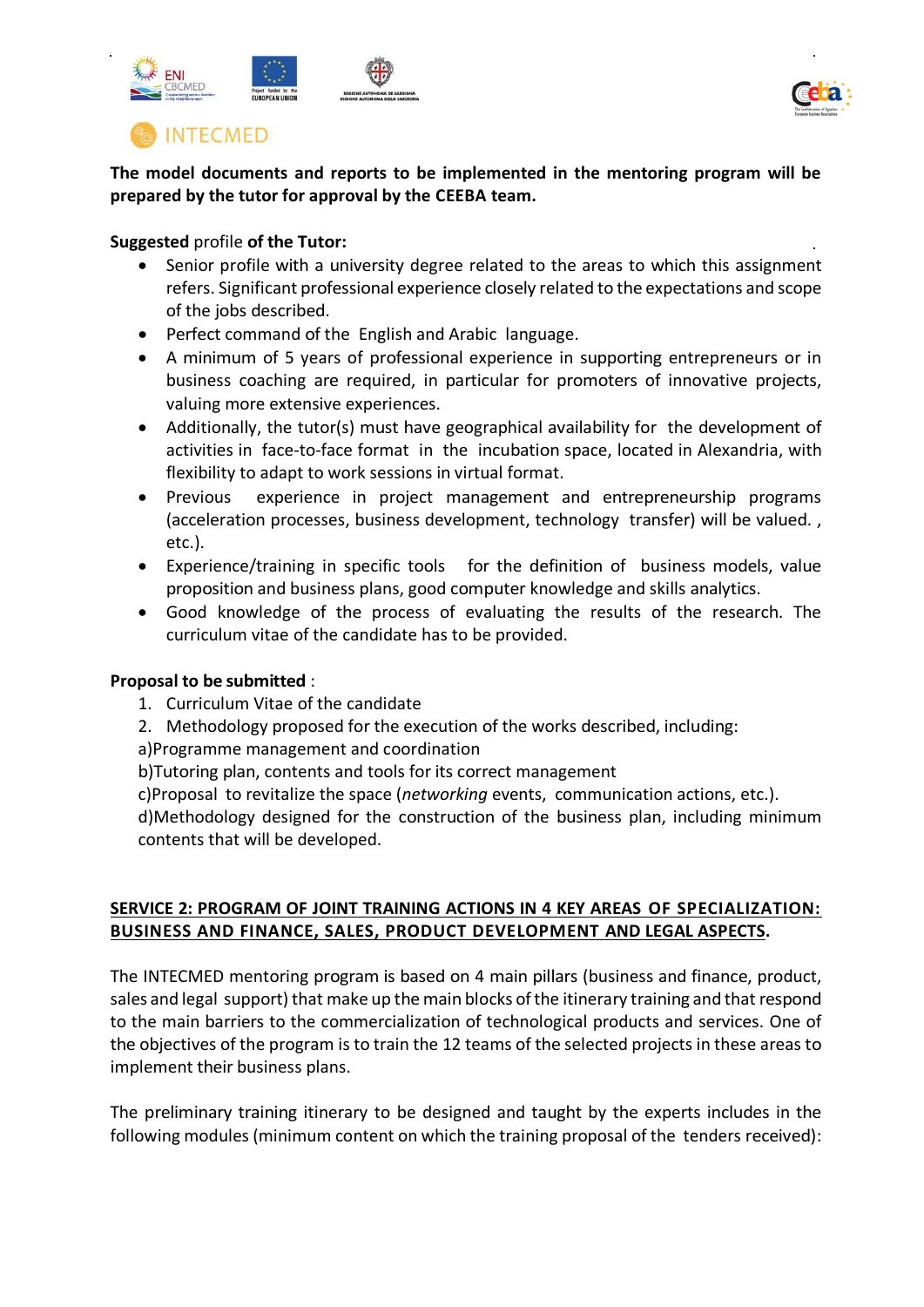



## **Module 1: Financial Strategy and financing of an innovation project**

- Definition of the Business Model
- Value Proposition
- Product-Market
- Commercial Experimentation Business plan and financial
- Business plan and financial forecasting
- Attracting investors and public financing

## **Module 2: Legal study of an innovative project**

- Founding a company
- Collaboration Agreements and Contracting
- Intellectual Property
- Data protection and confidentiality management

## **Module 3: Technical and organizational study of an innovative project**

- Prototyping: Models and demonstrators
- Competitor analysis, the differential value
- Product Development: LEAN and AGILE Methodologies
- Basic Operations Planning : Main Processes

## **Module 4: Business strategy of an innovative project**

- Value proposition: *Pains & Gains.*
- Market segmentation: target customers. Main actions in the market. Communication: Initial approach
- Sales strategies, sales channels, demand generation, prospecting, specific tools, etc.

The **assistance required** shall include:

Appointment of a qualified expert(s) in the field of knowledge of each of the pillars, who will be responsible for coordinating the delivery of the different sessions of training.

Design and preparation of the training material and delivery of **3 training sessions for each of the 4 pillars** (12 sessions in total) with a **duration of 2.5 hours per session** (30 hours in total). 2 sessions per month are proposed under online modality, which will be recorded through the tool or platform used for the teaching. The specific content of the sessions will be adapted to the needs, characteristics and maturity of the participants and will be validated by the tutor. The interaction and active participation of attendees will be encouraged by means of online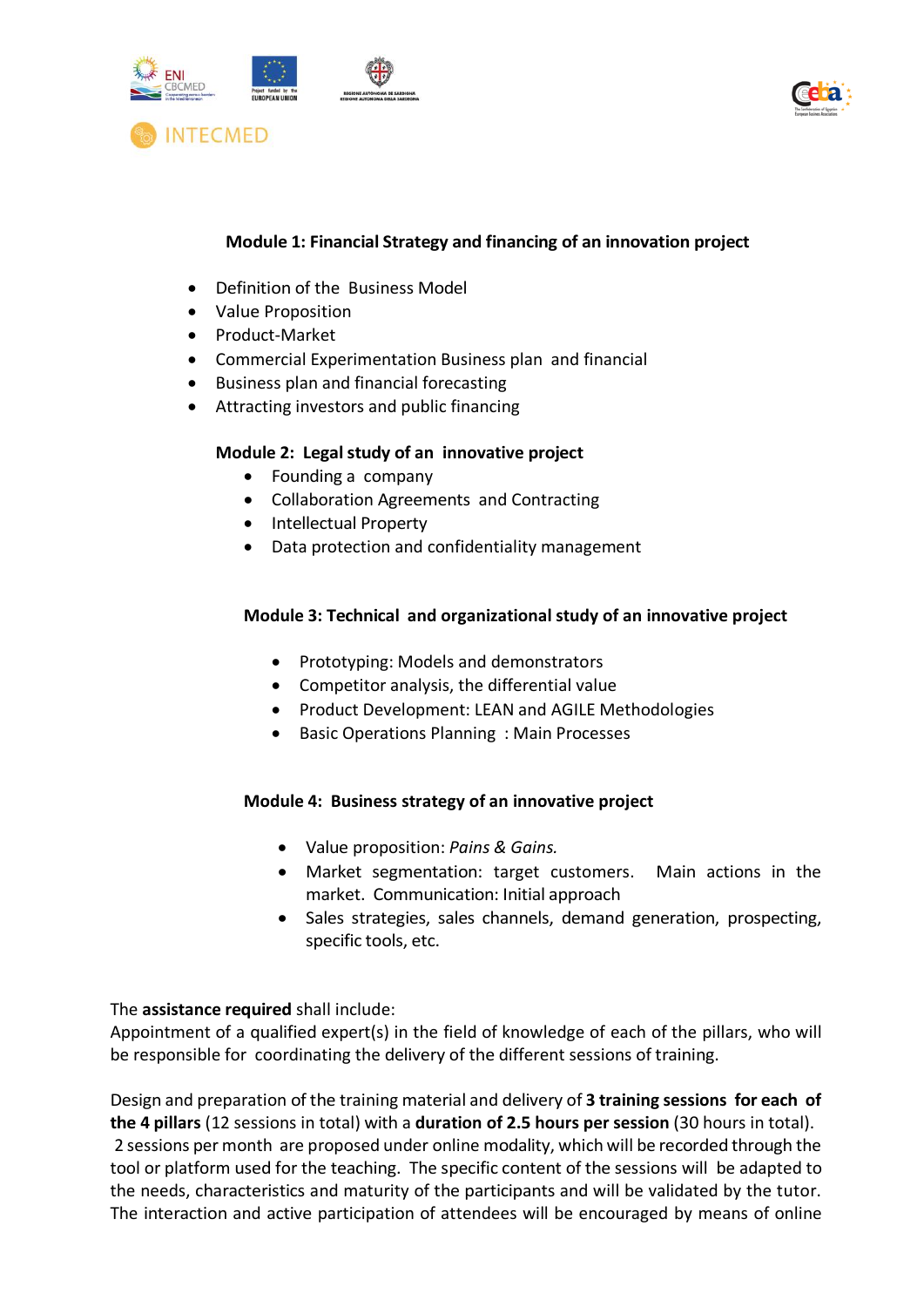



**INTECMED** 

tools such as Mentimeter, Mural and the inclusion of exercises, questionnaires, case studies, etc. Additional training resources such as bibliographic references, links of interest, examples of good practices, fact sheets, templates and models should be included.

An **evaluation report** of the training sessions will be designed and included to evaluate the knowledge acquired, which will be validated by the tutor.

**Development of satisfaction surveys** on the training actions to be completed by students.

Close collaboration is required between the experts responsible for the training programme and with the programme tutor.

Establishment of a **preliminary calendar of the 12 sessions** within the framework of the mentoring program and the objectives pursued, according to the availability of the experts and in collaboration with the tutor.

**Final report** on the implementation of training activities.

## **Deliverables:**

- Training material designed (theoretical content and practical cases/exercises)
- Session evaluation reports
- Calendar of meeting
- Recording of training sessions
- Final report, which will include the description of the activity carried out and the results obtained.

**Suggested** profile**:** The intervention of experts with degrees and demonstrated experience in the specific field or area of knowledge is required, as coordinators of the thematic modules, although some timely collaboration with additional experts is possible to deliver specific sessions. Trainers must prove at least **2 years of professional experience as a trainer** and perfect command of the English and Arabic language. Previous experience in training actions for researchers and entrepreneurs, experience in the development of business plans, evaluation of innovative projects, is required. Previous experience as trainers in entrepreneurship and acceleration programs will be valued, as well as knowledge of group work techniques and dynamization. The Curriculum Vitae of the candidates must be provided.

## **Proposal to be submitted** :

- 1) Curriculum Vitae of the trainers responsible for each module and experts involved
- 2) Content and methodology proposed for the execution of the work described.
- 3) Coordination with the functions of the tutor (service 1).

## **SERVICE 3: SPECIALIZED ADVISORY PROGRAM ADAPTED TO THE NEEDS AND MATURITY**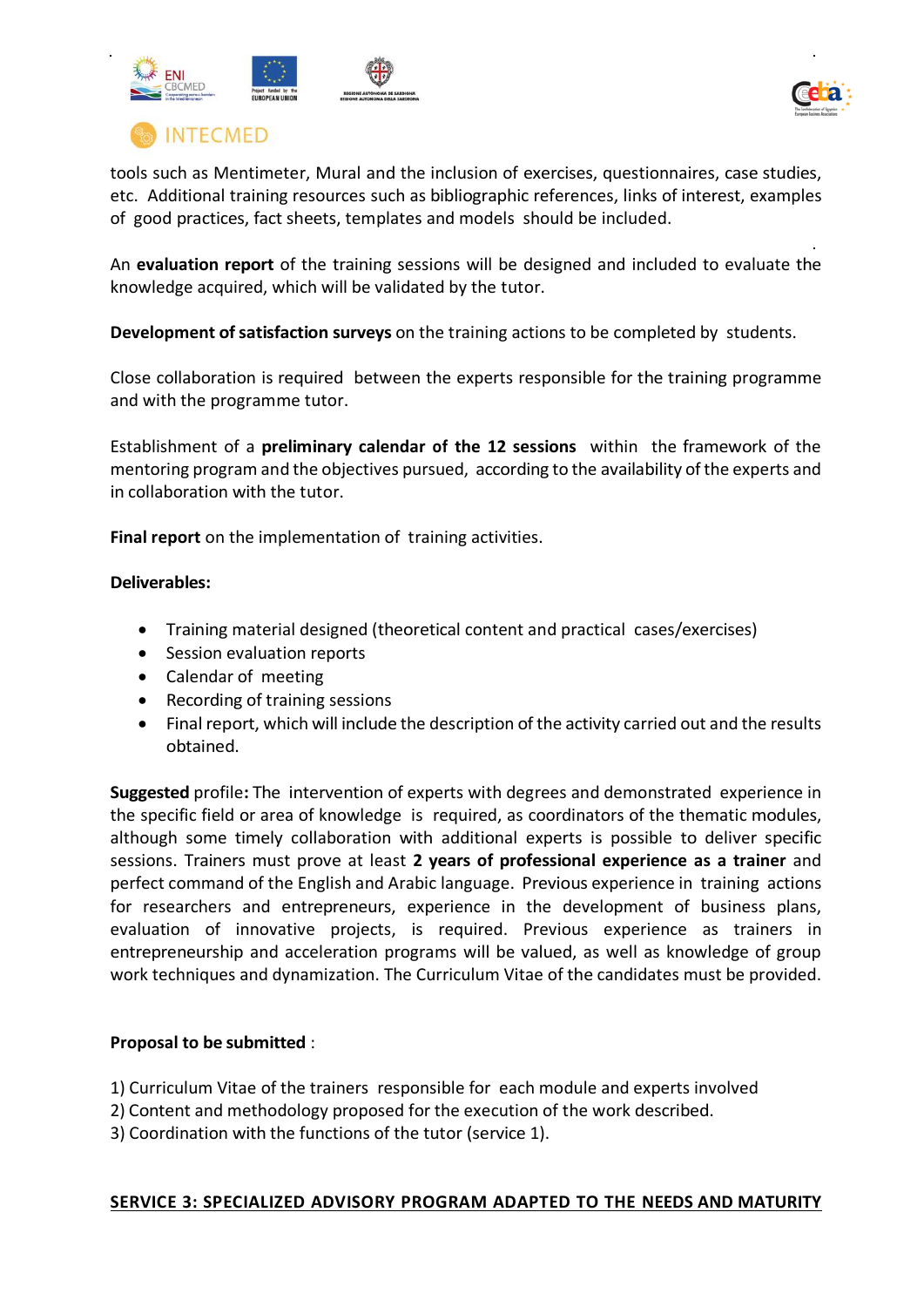



## **OF EACH PROJECT.**

The specialist counselling programme includes a **package of 20 hours of individualised training** in fields or areas of interest previously agreed between the tutor and the entrepreneur of **according to the needs, characteristics and degree of maturity of the projects.**

The follwing requirements must be met:

- 1. Designation of a pool of qualified expert mentors in fields of interest for the initiatives. The tenderer will propose **a pool of qualified experts**, accrediting their professional profile and experience through Curriculum Vitaes. Given the variety of subjects that accelerated business projects can deal with, it is not possible to forecast all specific needs that will need to be addressed. hey could require the same in this sector; however, we understand that, at least and among others, there would be demand, in addition to the 4 pillars of the training itinerary in areas such as:
- marketing and communication
- sources of funding
- internationalization
- markets
- new digital technologies (AI, blockchain, IoT, robotics, etc.).
- 2. Planning and scheduling of tutoring sessions together with the tutor.
- 3. Review prior to the sessions of the documents provided by the tutor regarding the current situation of the company and the main needs and doubts raised, so that the sessions are productive and efficient.
- 4. Design and Delivery of **individualized tutoring sessions** in person or under online modality (**20 hours per project**)in cooperation with the tutor and entrepreneurs, aimed at improving skills/ abilities in different areas of interest for each project.
- 5. Development of satisfaction surveys on the advisory actions to be completed by the project teams.
- 6. Preparation of reports of each session and a final report per initiative.
- 7. integration of the impact of the sessions in the reports to be prepared by the tutor as a follow-up of the projects.

## **Deliverables:**

- List of experts and topics made available to entrepreneurs
- Execution and evaluation reports of each session.
- Final report, which will include the description of the activity carried out and the results obtained

## **Suggested** Profile**:**

- Experience demonstrated by each mentor in the specific field or area of knowledge of at least 2 years of professional experience as a trainer, consultant or in an executive role.
- Previous experience in training actions, conferences, dissemination activities, etc.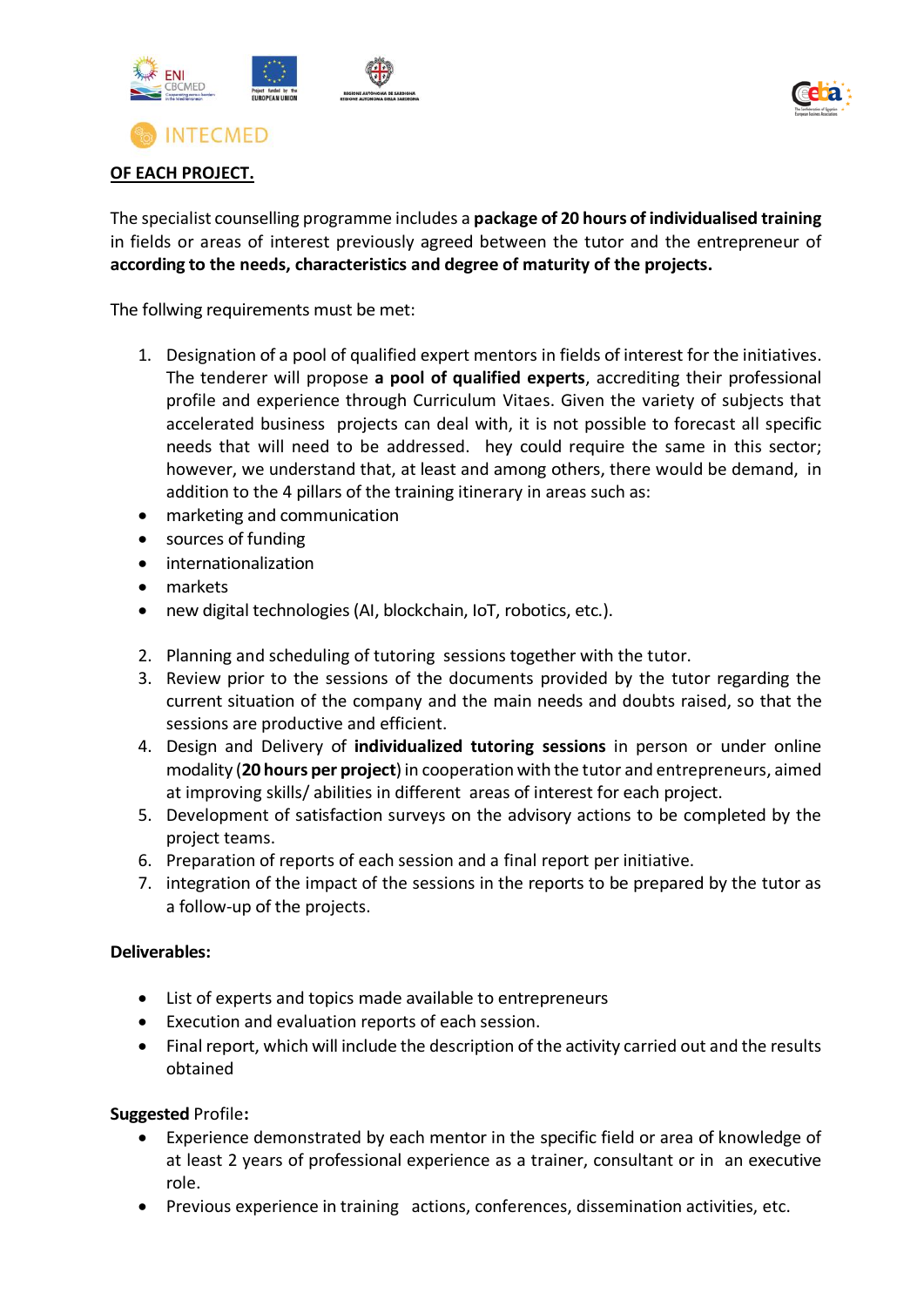



# **INTECMED**

• Previous experience in programs and initiatives as a mentor for entrepreneurs will be valued. An overview of the Curriculum Vitae of the proposed experts must be provided.

## **Proposal to be submitted** :

- List of experts, topics they cover and review of the Curriculum Vitae
- Methodology proposed for the execution and coordination of the work described.
- Coordination with the functions of the tutor (service 1)

## **3. DEADLINES FOR IMPLEMENTATION**

Total term (in months): 6 months from the formalization of the contract. The contracting entity is obliged to comply with the contract within the total period set for the realization of the same, as well as the partial terms or extensions , which, where appropriate, could be established under agreement with CEEBA.

The start and duration of the execution may be modified as a result of changes in the execution of the INTECMED project.

## **4. CONTRACT PRICE**

Maximum total amount: € 34 400 (excluding VAT).

## **5. CAPACITY AND SOLVENCY**

Bidders must have full capacity to act and must have the business or professional qualification required to perform the services and requirements that constitute the subject matter of the contract.

CEEBA may seek clarification from the bidding entity on the technical or professional solvency or require it to submit other complementary documents.

## **6. AWARD AND PROCESSING PROCEDURE**

The integrated service contract shall be awarded by open procedure. The evaluating body for tenders shall be CEEBA.

## **7. EVALUATION CRITERIA FOR TENDERS**

The tenderer with the highest score shall be chosen in accordance with the following criteria:

Criterion 1 : Profile and previous experience of the tutors, trainers and the mentor pool. Maximum 35 points.

Criterion 2. Technical content. The methodology offered and the fulfillment of all the objectives and scope of the work will be assessed. Maximum 35 points.

Criterion 3. Improvements made to the description of the work carried out. Maximum 10 points.

Criterion 4. Price offered. Maximum 20 points. It will be assigned automatically by applying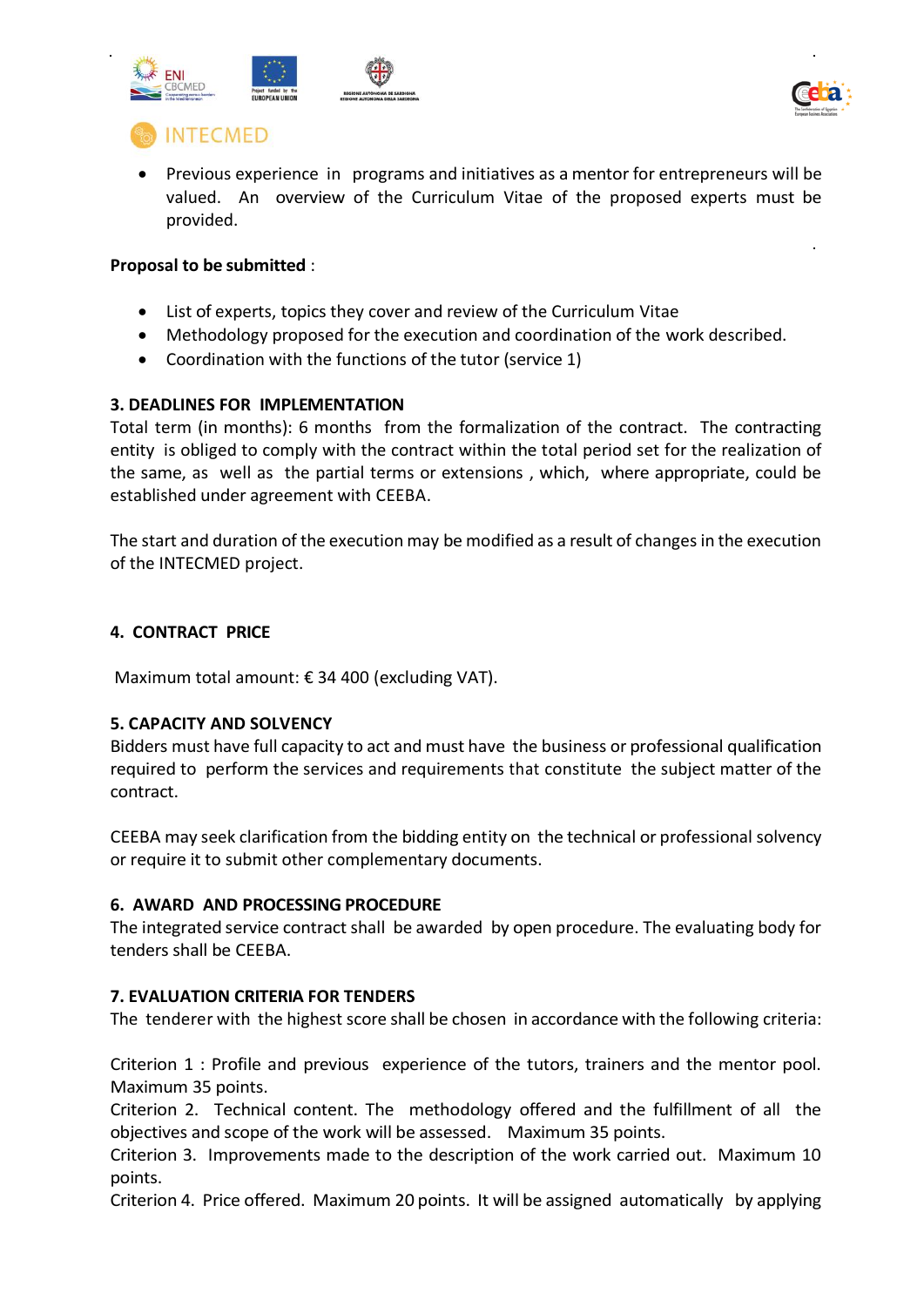



the following formula:

**INTECMED** 

where:

X points = points earned by offer X

Pc = more expensive offer price

Px = offer price X

Pb = previous cheaper offer

## **8. SUBMISSION OF TENDERS**

The tender of this contract will be exclusively electronic, so that the presentation of the offers and the practice of the notifications and communications derived from the The award procedure shall be carried out by electronic means.

Puntos  $X = \frac{Pc - Px}{Pc - Pb}$ \*20

The presentation of the offers will be made through the mail info@ceeba.org within the indicated period. Proposals submitted by non-electronic means or those submitted after the deadline will not be accepted.

Deadline for receipt of tenders: 7<sup>th</sup> of July 2022

## **9. FORM OF PRESENTATION**

Bidders must submit a report in English with the methodology and resources to meet the requirements and scope of the required work described herein. The tender shall specify the names and professional qualifications of the staff responsible for carrying out the provision of the various services. The Curriculum Vitaes of the profiles of tutors and trainers proposed as candidates will be provided as annexes, as well as a summary of the Curriculum Vitae of the advisors and other experts at the disposal of the program.

## **10. SUBCONTRACTING**

The works must be executed directly by the contracting entity or, where appropriate, must indicate the part of the contract that they plan to subcontract, indicating its amount (referring to the basic tender budget) and the name or business profile defined by reference to the conditions of technical solvency of the subcontractors to those that are going to be entrusted with their realization.

In case of violation of the conditions established to proceed with the subcontracting, as well as the lack of accreditation of the suitability of the subcontractor person or entity, the following consequences are established: penalty of 100% of the amount of the subcontract.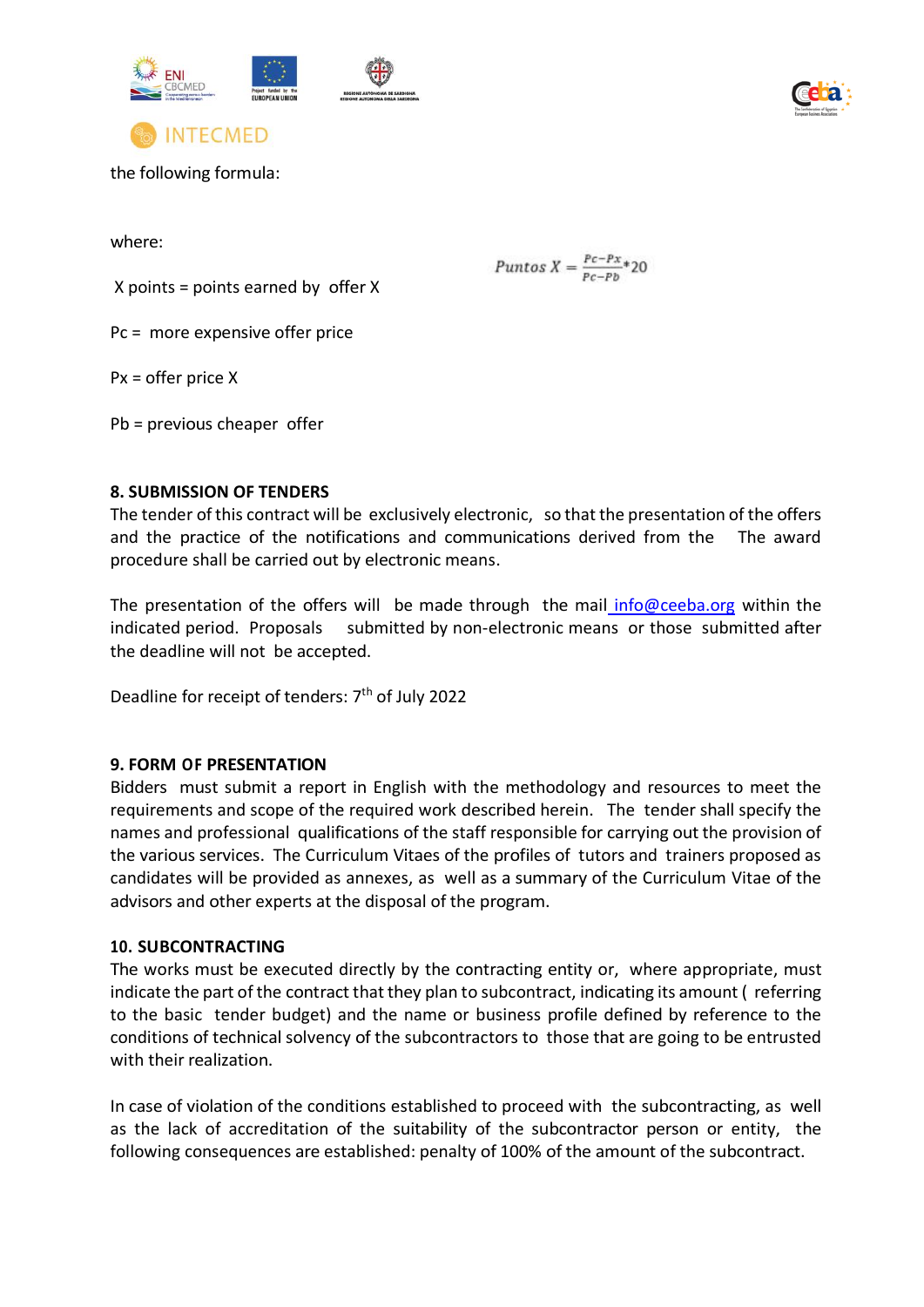



## **11. CONTRACTOR SELECTION AND AWARD**

CEEBA will be the body in charge of the evaluation of the tenders submitted. If it observes defects or omissions that can be corrected in the documentation provided, it will communicate it by electronic means, granting a period of 3 calendar days for the bidders correct or correct it by submitting the appropriate documentation electronically, under warning of definitive exclusion of the bidder if within the period granted does not proceed to the correction of said documentation.

CEEBA will evaluate all the information and documentation provided electronically by the tenderer in time in accordance with the award criteria indicated and will submit the corresponding reasoned manner proposal for best tender and award of contract, to be notified by electronic means directly to the contracting entity and to the other tendering entities .

#### **12. CONFIDENTIALITY**

It is attributed confidential to all information to which they have access during the execution of the contract. The contractor, the mentor of the mentoring program, as well as the experts responsible for the training actions have the obligation to maintain confidentiality of any documents and any information relating to the programme and the business initiatives led by the participants. They may not publish or disclose information generated within the framework of INTECMED's mentoring program without the consent of CEEBA and the consortium. To this end, the selected entity will sign confidentiality agreements after the award of the contract, and will ensure that the terms are respected by all persons involved in the development of the service.

## **13. INTELLECTUAL PROPERTY**

Unless otherwise provided in the contractual document, the servicesto be provided and the making available of products protected by an intellectual property right or industrial will be associated with the transfer of this to CEEBA. The works that constitute the object of intellectual property will be understood as expressly transferred exclusively to CEEBA and the INTECMED consortium, except in the case of pre-existing rights, in which the assignment may not be exclusive. This assignment will not affect these pre-existing rights, but will apply to the works or products resulting from the contract.

The rights to the results obtained, in particular copyright and other intellectual or industrial property rights, during the execution of the works are property exclusive to CEEBA and the INTECMED consortium, which may use and publish, assign or transfer them, without geographical or other restrictions, except in the cases where intellectual or industrial property rights already exist

The contractor shall have the obligation to provide in computer and audiovisual support to CEEBA all the data, records, processes and procedures used during the preparation of the works.